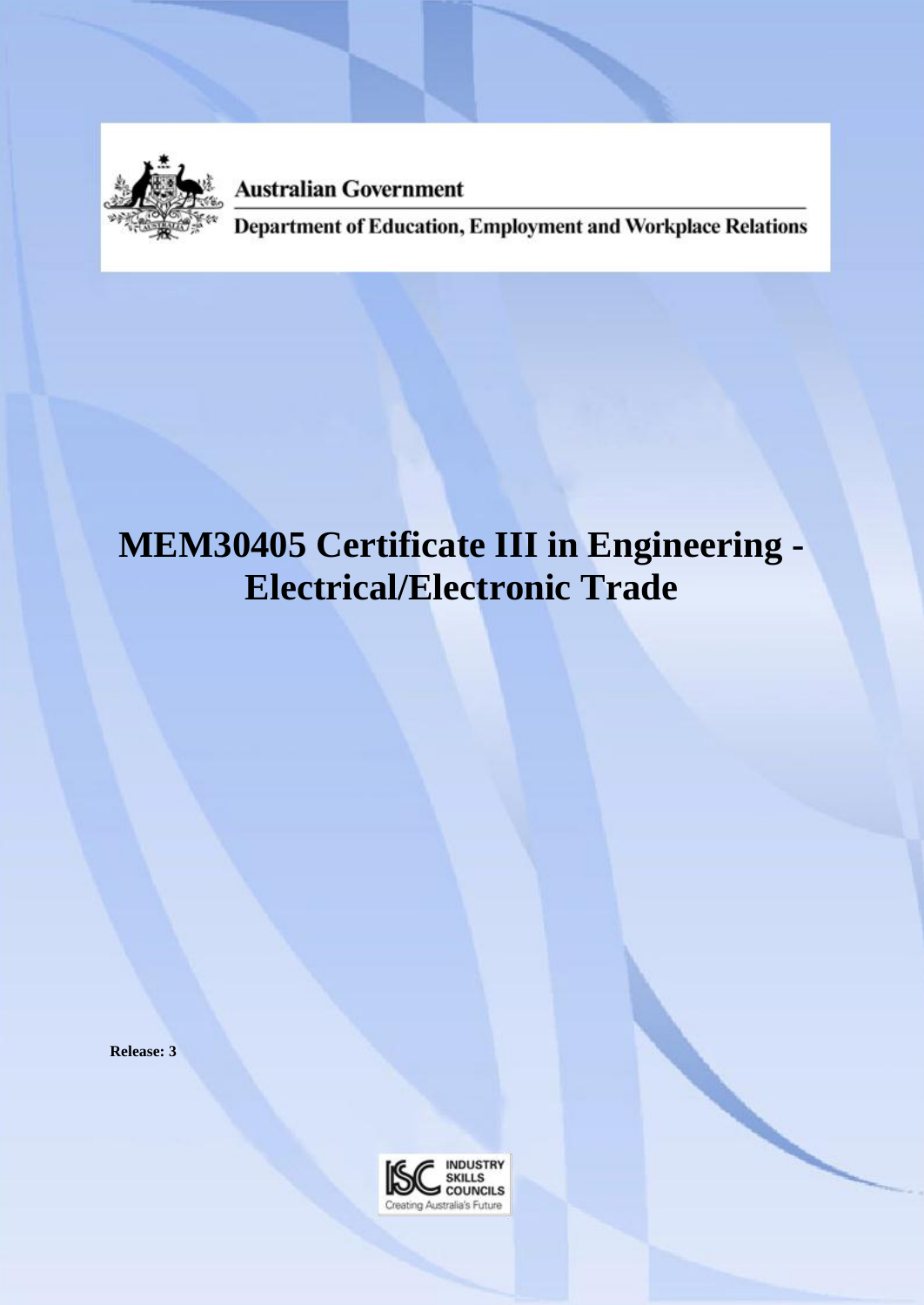### **MEM30405 Certificate III in Engineering - Electrical/Electronic Trade**

# **Modification History**

Updated one unit of competency - MEM05006B to MEM05006C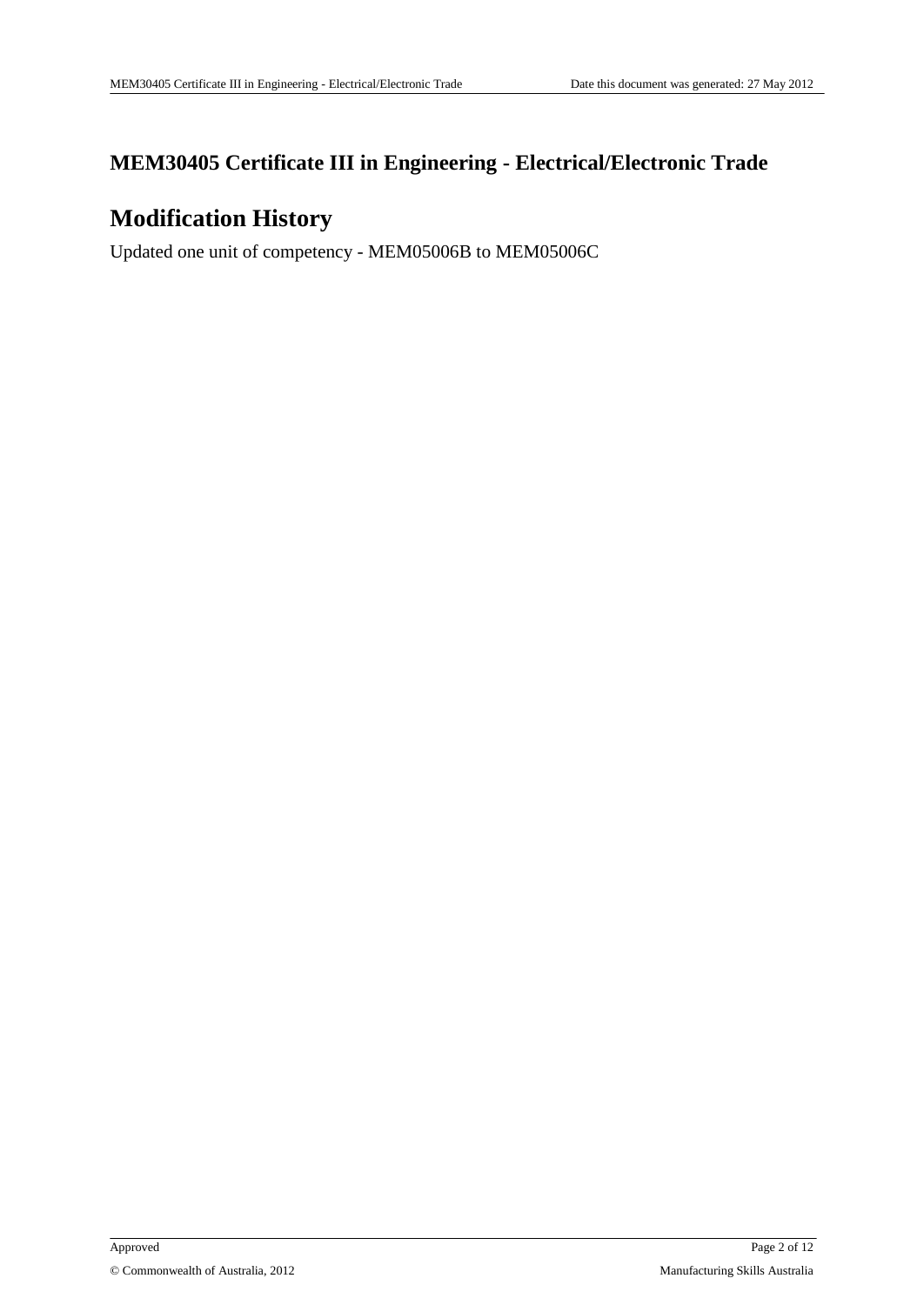# **Description**

This qualification covers the skills and knowledge required for employment as an Engineering Tradesperson - Electrical/Electronic within the metal, engineering, manufacturing and associated industries or other industries where Engineering Tradespersons - Electrical/ Electronic work. The qualification has been specifically developed for apprentices in the above trade. The qualification packaging has been developed on an assumption that competency will be developed through an integrated combination of on and off-the-job learning strategies such as those delivered through a formal apprenticeship. The qualification may also be achieved through formal skills recognition assessment processes.

#### *Job roles*/*employment outcomes*

The Certificate III in Engineering - Electrical/Electronic Trade specifies the competencies required for employment as an Engineering Tradesperson - Electrical/Electronic including the design, assembly, manufacture, installation, modification, testing, fault finding, commissioning, maintenance and service of all electrical and electronic devices systems, equipment and controls e.g. electrical wiring, motors, generators, PLCs, and other electronic controls, instruments, refrigeration, telecommunications, radio and television, communication and information processing.

Employment outcomes related to this qualification are found in a wide variety of manufacturing and engineering related sectors as well as Engineering Tradesperson - Electrical/Electronic trade related roles in other industries.

#### *Application*

This qualification is designed to provide an industry recognised skills profile related to trade work as an Engineering Tradesperson - Electrical/Electronic. Skills development would usually be undertaken through an Australian Apprenticeship arrangement where the mix of on and off-the-job training would be specified in the Training Plan associated with the Contract of Training between the employer and apprentice.

Assessment of some units of competency must, where indicated, include evidence of the candidate's performance in a productive work environment where there is a sufficient range of appropriate tasks and materials to cover the scope of application of those units. All outcomes must reflect the standard of performance inherent in the job.

Occupational titles at the enterprise level covered by this qualification may vary and include engineering tradesperson - electrical/electronic, electrical fitter, electrical mechanic, electrical fitter/mechanic, electrician, refrigeration mechanic and radio tradesperson.

# **Pathways Information**

### *Pathways into the qualification*

While there is no qualification entry requirement, it is assumed that the learner is engaged as an apprentice under a Training Contract and that the learner is receiving appropriate structured on-the-job training while undertaking this qualification.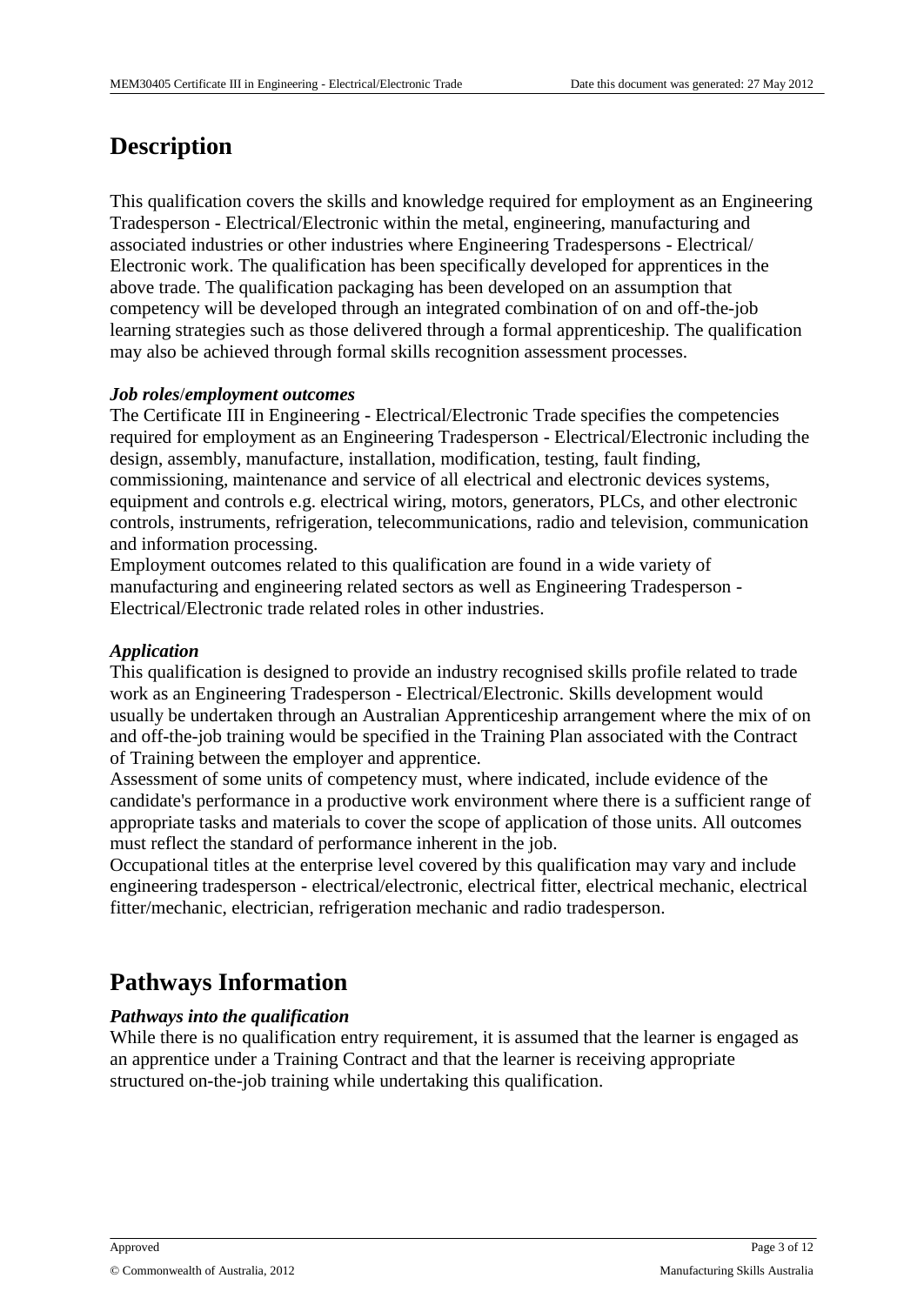This qualification may be accessed by direct entry. Credit for relevant units of competency achieved should be granted towards this qualification for those who have completed MEM10105 Certificate I in Engineering, MEM10205 Certificate I in Boating Services, MEM20105 Certificate II in Engineering, MEM20205 Certificate II in Engineering - Production Technology or other relevant qualifications. Credit towards this qualification may also include units of competency contained within relevant pre-vocational and pre-apprenticeship programs and Statements of Attainment.

#### *Pathways from the qualification*

Further training pathways from this qualification include MEM40105 Certificate IV in Engineering, MSA41108 Certificate IV in Competitive Manufacturing, MSA40108 Certificate IV in Manufacturing Technology or other relevant qualifications.

#### *Additional qualification advice*

An additional descriptor may be added to this qualification title to illustrate a particular skills profile.

This could be achieved by adding a pathway descriptor or sentence *below* the formal title of the qualification. Note that no changes may be made to the qualification title and the use of one of these descriptors to a qualification does not change the qualification's formal title or unique national code.

There are no specific requirements associated with the use of these descriptors other than their use should reflect the nature of the choice of units of competency in the qualification and must be consistent with the work role of an Engineering Tradesperson - Electrical/Electronic. Reference to other occupational or functional pathways consistent with the role of an Engineering Tradesperson - Electrical/Electronic may be included on any qualification statement that is issued.

Competitive Manufacturing qualifications are available for employees at this level who already possess trade and other technical skills and who require additional manufacturing practice skills above those available in this qualification.

#### *Licensing considerations*

If appropriate electives are undertaken this qualification can be used as the basis for an application in each state and territory for a license to practise as an electrician. It can also be used to satisfy regulations regarding refrigeration and airconditioning work. Local regulations should be checked for details.

### **Licensing/Regulatory Information**

Refer to Pathways Information

### **Entry Requirements**

Not Applicable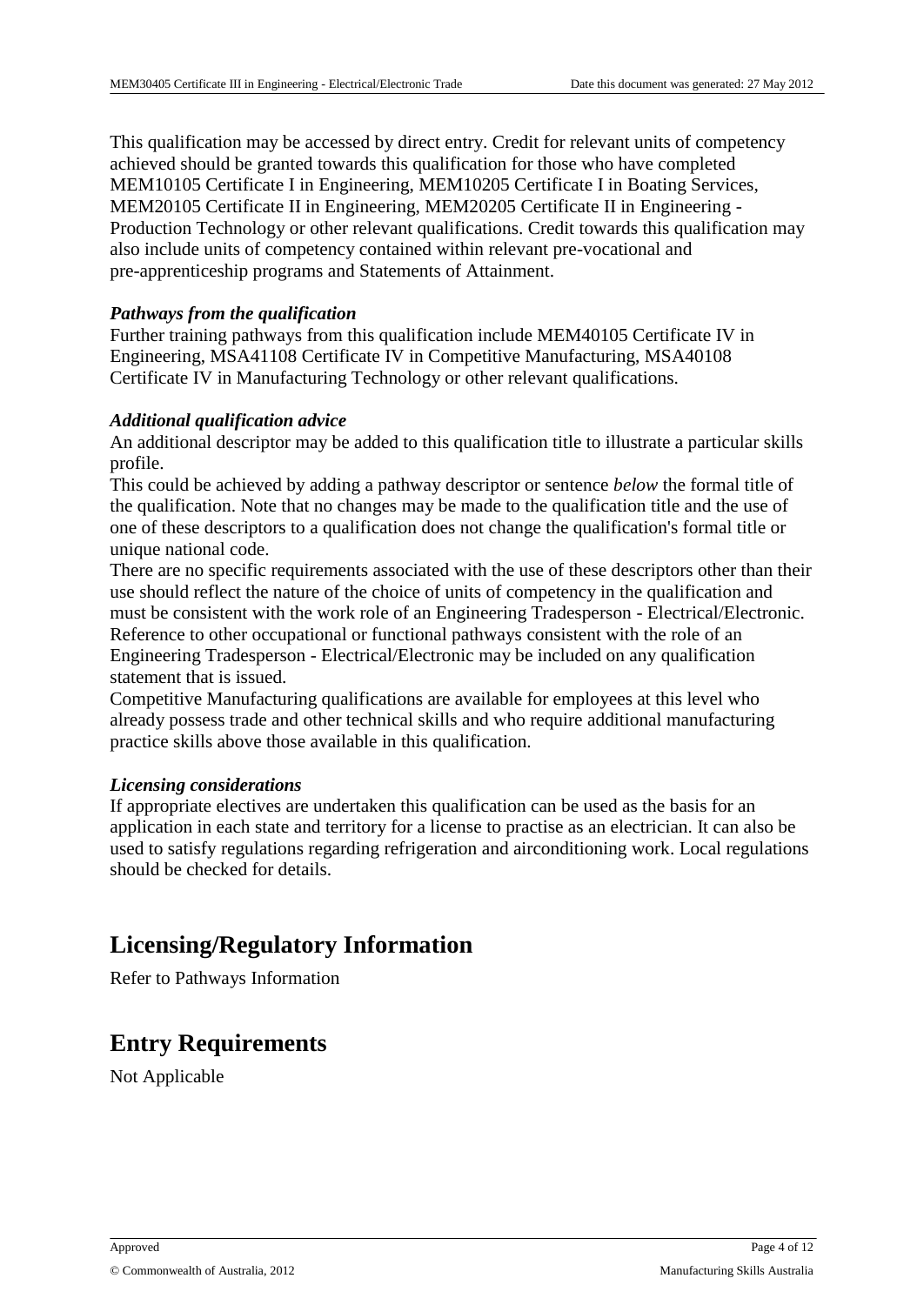# **Employability Skills Summary**

### **EMPLOYABILITY SKILLS QUALIFICATION SUMMARY**

| <b>Employability Skill</b> | Industry/enterprise requirements for this qualification include:                                                                                                                                                                                                                                                                                                                                                                                                                                                                                                                                                                                                                                                                                                                                       |
|----------------------------|--------------------------------------------------------------------------------------------------------------------------------------------------------------------------------------------------------------------------------------------------------------------------------------------------------------------------------------------------------------------------------------------------------------------------------------------------------------------------------------------------------------------------------------------------------------------------------------------------------------------------------------------------------------------------------------------------------------------------------------------------------------------------------------------------------|
| Communication              | Read, interpret and follow information on written job<br>$\bullet$<br>instructions, specifications, standard operating procedures,<br>charts, lists, drawings and other applicable reference documents<br>Interpret, record and communicate information including<br>$\bullet$<br>measurements<br>Produce sketches, diagrams, charts or graphs<br>$\bullet$<br>Check and clarify task-related information<br>$\bullet$<br>Recognise and use common workplace terminology<br>$\bullet$<br>Tag, mark or label cabling for identification<br>$\bullet$<br>Interpret circuit diagrams<br>$\bullet$<br>Provide advice on minimising electricity use<br>$\bullet$<br>Liaise with appropriate authorities<br>$\bullet$                                                                                        |
| Teamwork                   | Work alone or as part of a team<br>$\bullet$<br>Contribute to a group effort in order to plan and carry out work<br>$\bullet$<br>Identify work roles, communicate and cooperate with others<br>$\bullet$                                                                                                                                                                                                                                                                                                                                                                                                                                                                                                                                                                                               |
| Problem-solving            | Undertake numerical operations, geometry and calculations/<br>$\bullet$<br>formulae (including addition, subtraction, multiplication,<br>division, fractions and decimals, percentages and proportions,<br>simple ratios and averages)<br>Use appropriate measuring techniques<br>$\bullet$<br>Inspect quality of own or other employee's work<br>$\bullet$<br>Analyse information according to enterprise and work<br>$\bullet$<br>requirements<br>Assess operation and condition of components against<br>$\bullet$<br>specifications or manufacturer's requirements<br>Use diagnostic skills and tests to identify and determine causes<br>of electrical faults, including interpretation of in-built fault<br>indicators and error codes<br>Translate designs into practical outcomes<br>$\bullet$ |
| Initiative and enterprise  | Be capable of applying the competency in new and different<br>$\bullet$<br>situations and contexts<br>Identify actual and foreseeable workplace hazards during course<br>$\bullet$<br>of work<br>Implement OHS risk management procedures<br>$\bullet$<br>Modify work plan to overcome unforeseen difficulties or<br>developments that occur as work progresses<br>Participate in improvement procedures including process,                                                                                                                                                                                                                                                                                                                                                                            |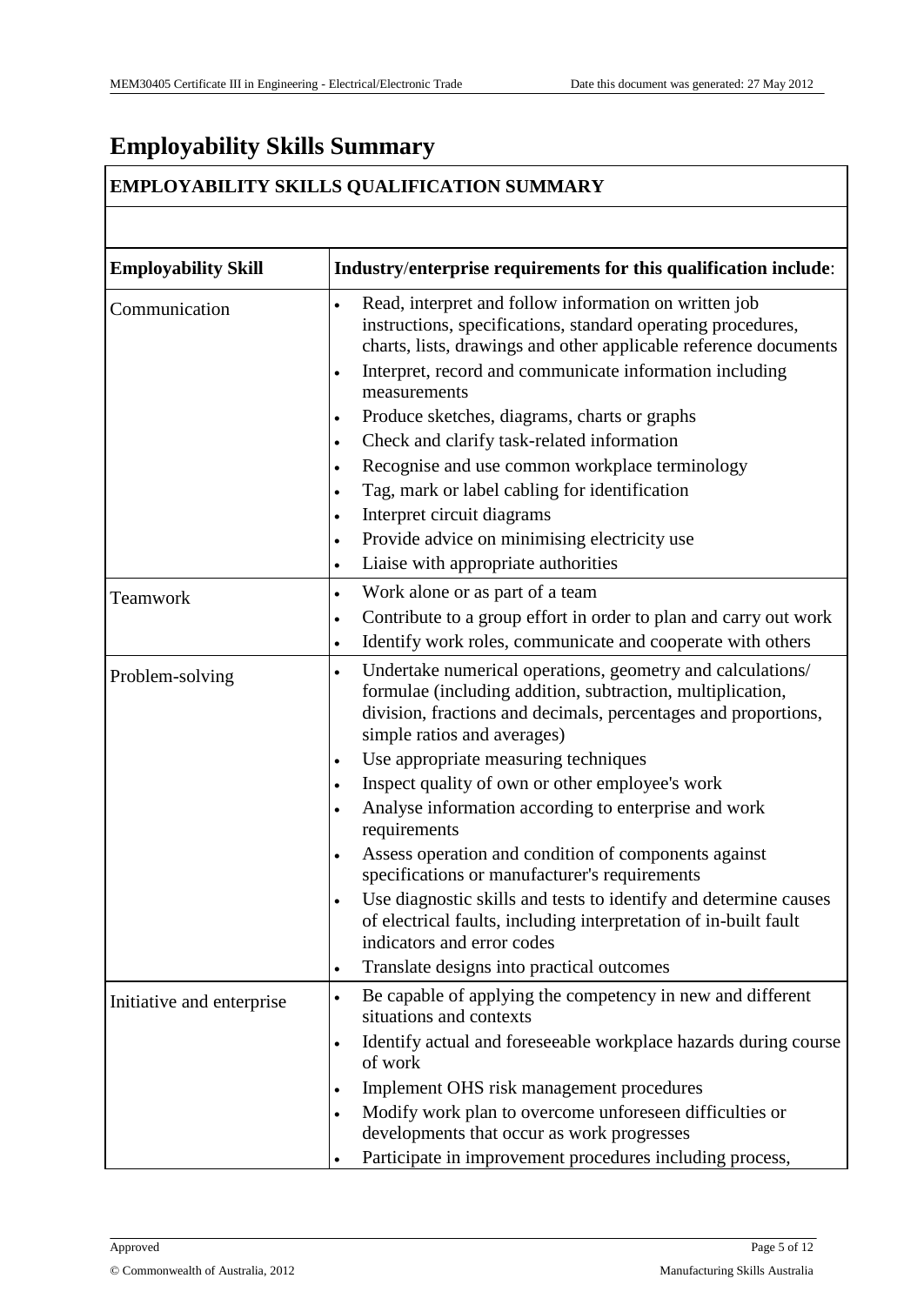|                         | EMPLOYABILITY SKILLS QUALIFICATION SUMMARY                                                                                                                       |  |
|-------------------------|------------------------------------------------------------------------------------------------------------------------------------------------------------------|--|
|                         | quality and internal/external customer/supplier relationships                                                                                                    |  |
| Planning and organising | Plan, prioritise and sequence work operations/complete<br>activities/scheduled production                                                                        |  |
|                         | Select and use planning techniques and tools<br>$\bullet$                                                                                                        |  |
|                         | Organise and analyse information relevant to work<br>$\bullet$                                                                                                   |  |
|                         | Set up jobs prior to commencement of work including selection<br>of appropriate tools, equipment and materials and adjustment of<br>equipment                    |  |
| Self-management         | Carry out work safely and in accordance with company policy<br>$\bullet$<br>and procedures, manufacturer's recommendations and<br>legislative requirements       |  |
|                         | Monitor performance of operation or quality of product or<br>$\bullet$<br>service to ensure customer satisfaction                                                |  |
|                         | Take responsibility for work outcomes<br>$\bullet$                                                                                                               |  |
|                         | Apply techniques, procedures, tools and equipment for<br>$\bullet$<br>compliance with site or manufacturers' specifications.                                     |  |
| Learning                | Check and clarify task related information with appropriate<br>$\bullet$<br>personnel or technical adviser                                                       |  |
|                         | Identify customers' requirements with respect to the operation<br>$\bullet$<br>or quality of the product or service                                              |  |
|                         | Assess and modify own work practices<br>$\bullet$                                                                                                                |  |
|                         | Use manuals, online help and other reference materials such as<br>$\bullet$<br>catalogues/lists as required                                                      |  |
|                         | Maintain current knowledge of applicable standards, legislation,<br>$\bullet$<br>codes of practice, environmental guidelines and product/process<br>developments |  |
|                         | Assist with on the job training and assessment<br>$\bullet$                                                                                                      |  |
| Technology              | Select and use appropriate tools, equipment, materials and<br>$\bullet$<br>machines                                                                              |  |
|                         | Select and use appropriate measuring/testing devices<br>$\bullet$                                                                                                |  |
|                         | Perform calculations using a calculator<br>$\bullet$                                                                                                             |  |
|                         | Navigate technology to access /input /store/retrieve/save and<br>produce information/data using appropriate software<br>applications                             |  |
|                         | Apply knowledge of appropriate engineering principles,<br>$\bullet$<br>techniques, procedures, tools and equipment to achieve the<br>required outcome            |  |
|                         | Apply techniques, tools and equipment required to<br>$\bullet$<br>install/maintain electrical equipment/systems/components                                       |  |
|                         | Use tools, equipment and techniques to test the operation of<br>$\bullet$<br>electrical equipment/components/systems                                             |  |
|                         | Calibrate instrumentation equipment/components<br>$\bullet$                                                                                                      |  |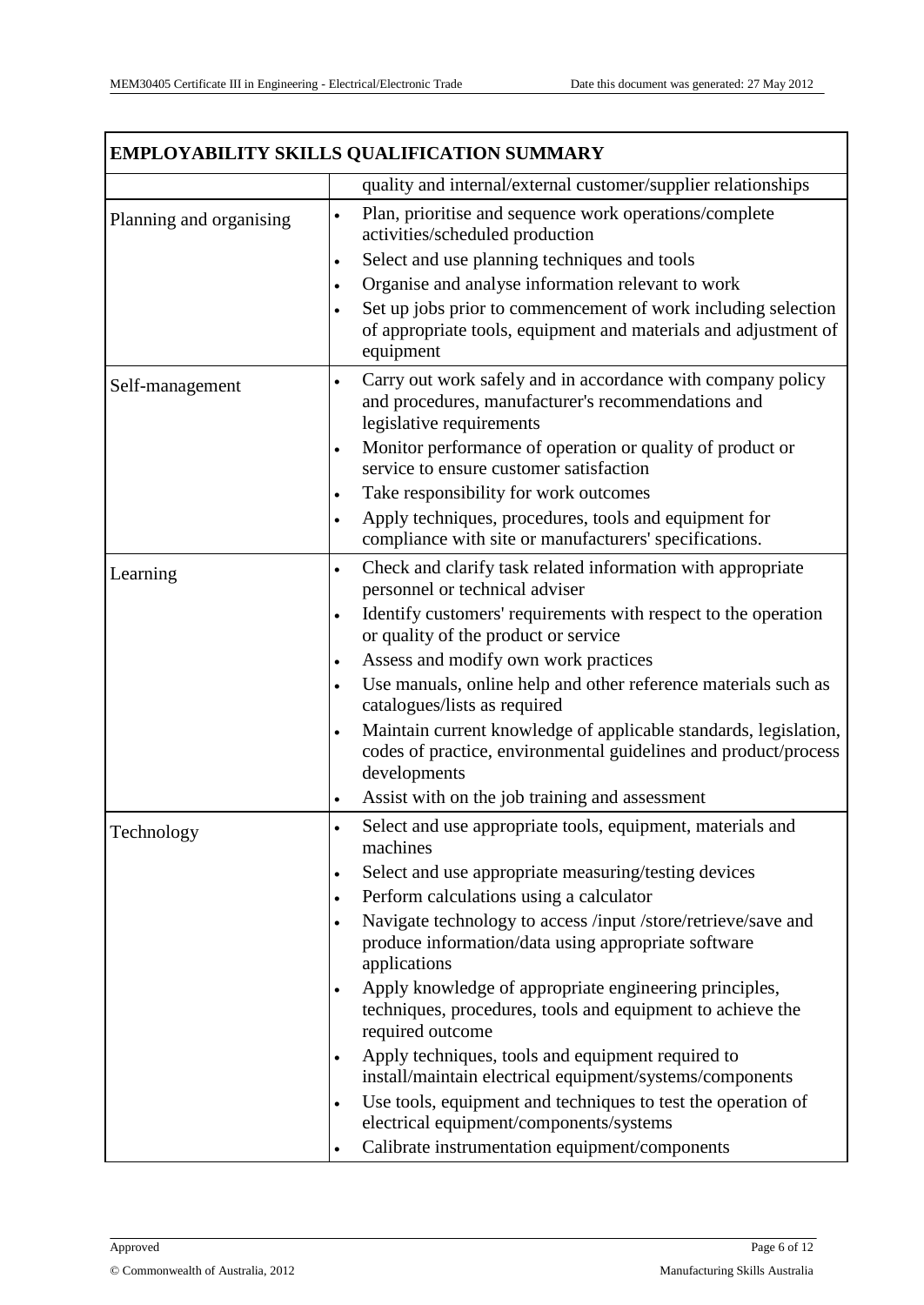### **Packaging Rules**

#### **Packaging Rules**

The minimum requirements for achievement of the Certificate III in Engineering - Electrical/Electronic Trade are:

- completion of all core units of competency listed below, and
- completion of units from the Group A Electrical/Electronic Stream to the value of at least 40 points, and
- completion of units from Group B Certificate III Trade specialisation units listed in Appendix 1, Volume 1 of the Training Package, to bring the total value to at least 73 points

Points associated with prerequisites count towards the total (refer to units and prerequisites listing in Appendix 2, Volume 1).

Appropriate elective units to the value of 16 points may be chosen from other endorsed Training Packages and accredited courses where those units are available for inclusion at Certificate III. Note that the elective units listed below include all of the units that are approved for selection from the MEM Training Package for use in this qualification. This meets the NQC requirement that one sixth of the total units must be able to be selected from other qualifications in the same Training Package.

Registered Training Organisations must seek a determination from Manufacturing Skills Australia in respect of the allocation of points values for units of competency drawn from other Training Packages or accredited courses.

Only select units that would be suitable for Electrical/Electronic Trade occupational outcomes

#### *Additional qualification descriptors*

The following additional descriptors are approved for use with this qualification: Refrigeration and Air-conditioning; Instrumentation; Maintenance; Marine Electronics.

#### **Core Units**

| Unit code        | Unit title                                                                    |
|------------------|-------------------------------------------------------------------------------|
| <b>MEM12023A</b> | Perform engineering measurements                                              |
| <b>MEM12024A</b> | Perform computations                                                          |
| <b>MEM13014A</b> | Apply principles of occupational health and safety in the<br>work environment |
| <b>MEM14004A</b> | Plan to undertake a routine task                                              |

select all of the units from this list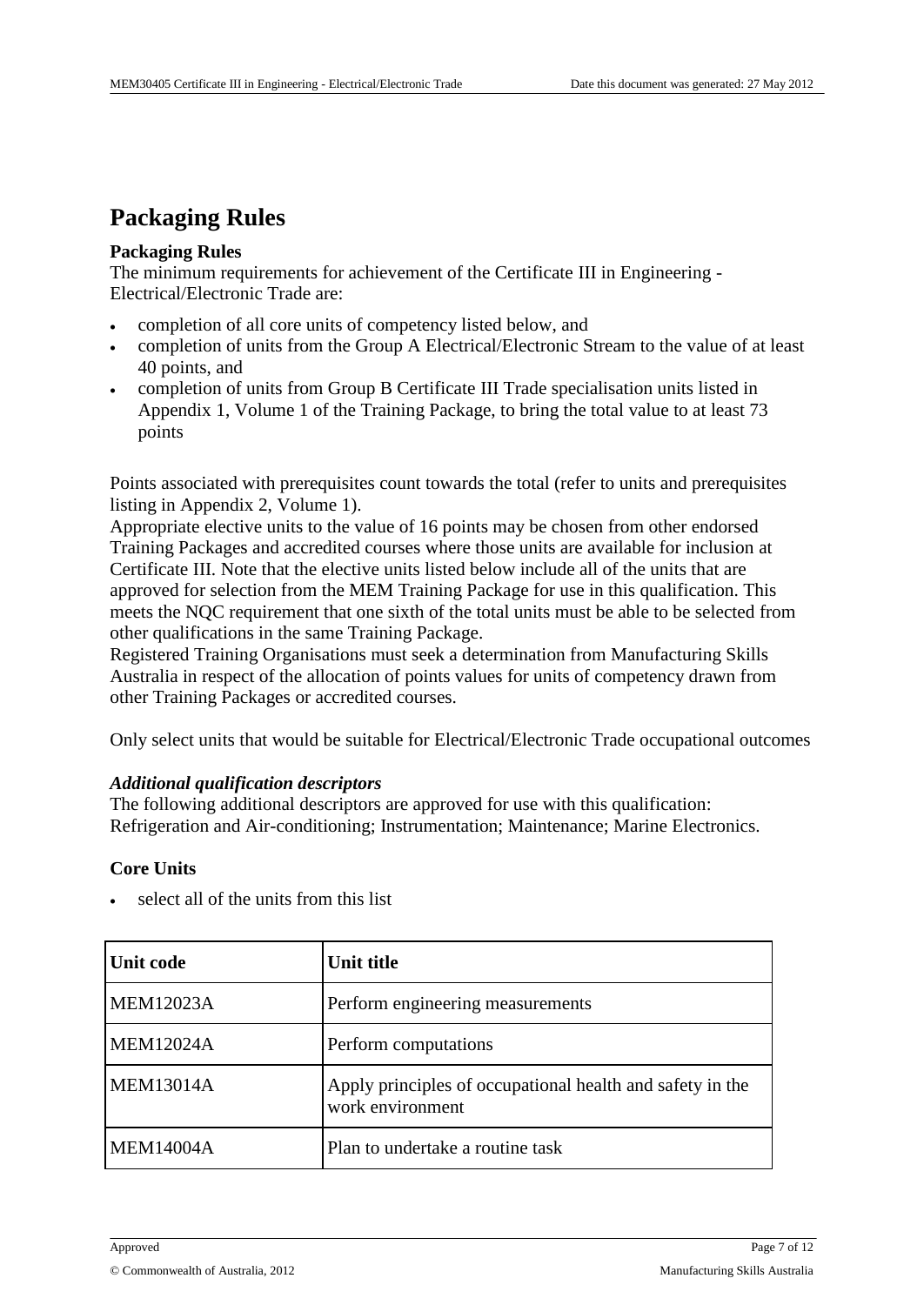| <b>Unit code</b> | Unit title                                                                 |
|------------------|----------------------------------------------------------------------------|
| <b>MEM14005A</b> | Plan a complete activity                                                   |
| <b>MEM15002A</b> | Apply quality systems                                                      |
| <b>MEM15024A</b> | Apply quality procedures                                                   |
| <b>MEM16006A</b> | Organise and communicate information                                       |
| <b>MEM16007A</b> | Work with others in a manufacturing, engineering or<br>related environment |
| <b>MEM16008A</b> | Interact with computing technology                                         |
| <b>MEM17003A</b> | Assist in the provision of on the job training                             |
| MSAENV272B       | Participate in environmentally sustainable work practices                  |

### **Electives Group A** - **Electrical**/**Electronic Trade stream units**

select units from this list to the value of at least 40 points

| <b>Unit code</b> | <b>Unit title</b>                                                                               | P              |
|------------------|-------------------------------------------------------------------------------------------------|----------------|
| <b>MEM05001B</b> | Perform manual<br>soldering/desoldering -<br>electrical/electronic components                   | 4              |
| <b>MEM05002B</b> | Perform high reliability soldering<br>and desoldering                                           | $\overline{4}$ |
| <b>MEM05003B</b> | Perform soft soldering                                                                          | $\overline{2}$ |
| <b>MEM05006C</b> | Perform brazing and/or silver<br>soldering                                                      | $\overline{2}$ |
| <b>MEM09002B</b> | Interpret technical drawing                                                                     | $\overline{A}$ |
| <b>MEM10002B</b> | Terminate and connect electrical<br>wiring                                                      | 3              |
| <b>MEM10003B</b> | Install and test electrical wiring and<br>circuits up to 1000 volts a.c. and<br>1500 volts d.c. | 12             |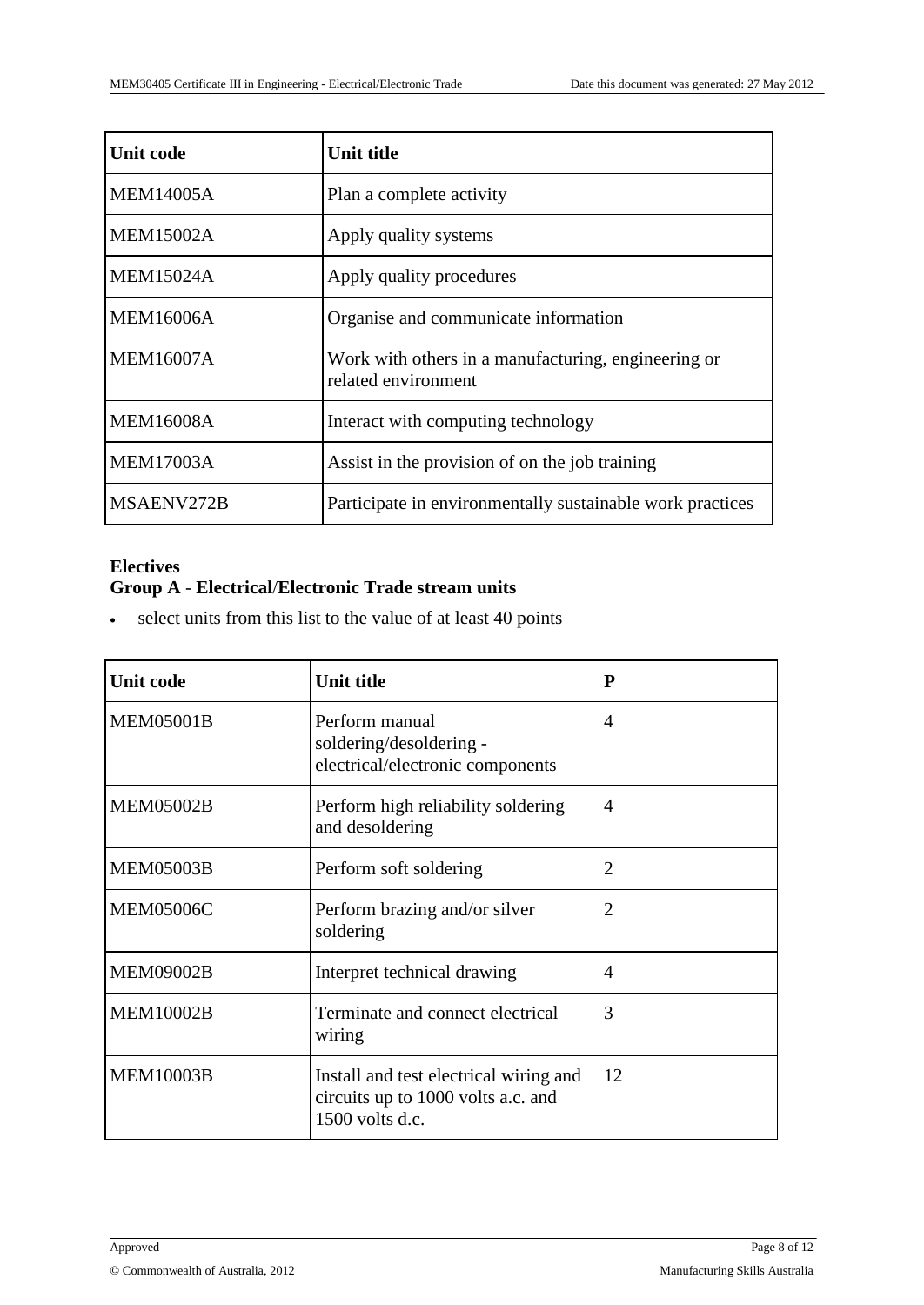| <b>Unit code</b> | <b>Unit title</b>                                                                             | P              |
|------------------|-----------------------------------------------------------------------------------------------|----------------|
| <b>MEM12002B</b> | Perform electrical/electronic<br>measurement                                                  | $\overline{2}$ |
| <b>MEM12004B</b> | Perform precision<br>electrical/electronic measurement                                        | $\overline{4}$ |
| <b>MEM18001C</b> | Use hand tools                                                                                | $\overline{2}$ |
| <b>MEM18002B</b> | Use power tools/hand held<br>operations                                                       | $\overline{2}$ |
| <b>MEM18045B</b> | Fault find/repair electrical<br>equipment/components up to 250<br>volts single phase supply   | $\overline{4}$ |
| <b>MEM18046B</b> | Fault find/repair electrical<br>equipment/components up to 1000<br>volts a.c./1500 volts d.c. | 10             |
| <b>MEM18047B</b> | Diagnose and maintain electronic<br>controlling systems on mobile plant                       | $\overline{4}$ |
| <b>MEM18048B</b> | Fault find and repair/rectify basic<br>electrical circuits                                    | 12             |
| <b>MEM18049C</b> | Disconnect/reconnect fixed wired<br>equipment up to 1000 volts a.c./1500<br>volts d.c.        | 3              |
| <b>MEM18050C</b> | Disconnect/reconnect fixed wired<br>equipment over 1000 volts a.c./1500<br>volts d.c.         | 3              |
| <b>MEM18051B</b> | Fault find and repair/rectify complex<br>electrical circuits                                  | 6              |
| <b>MEM18052B</b> | Maintain fluid power systems for<br>mobile plant                                              | $\overline{4}$ |
| <b>MEM18054B</b> | Fault find, test and calibrate<br>instrumentation systems and<br>equipment                    | 8              |
| <b>MEM18055B</b> | Dismantle, replace and assemble<br>engineering components                                     | 3              |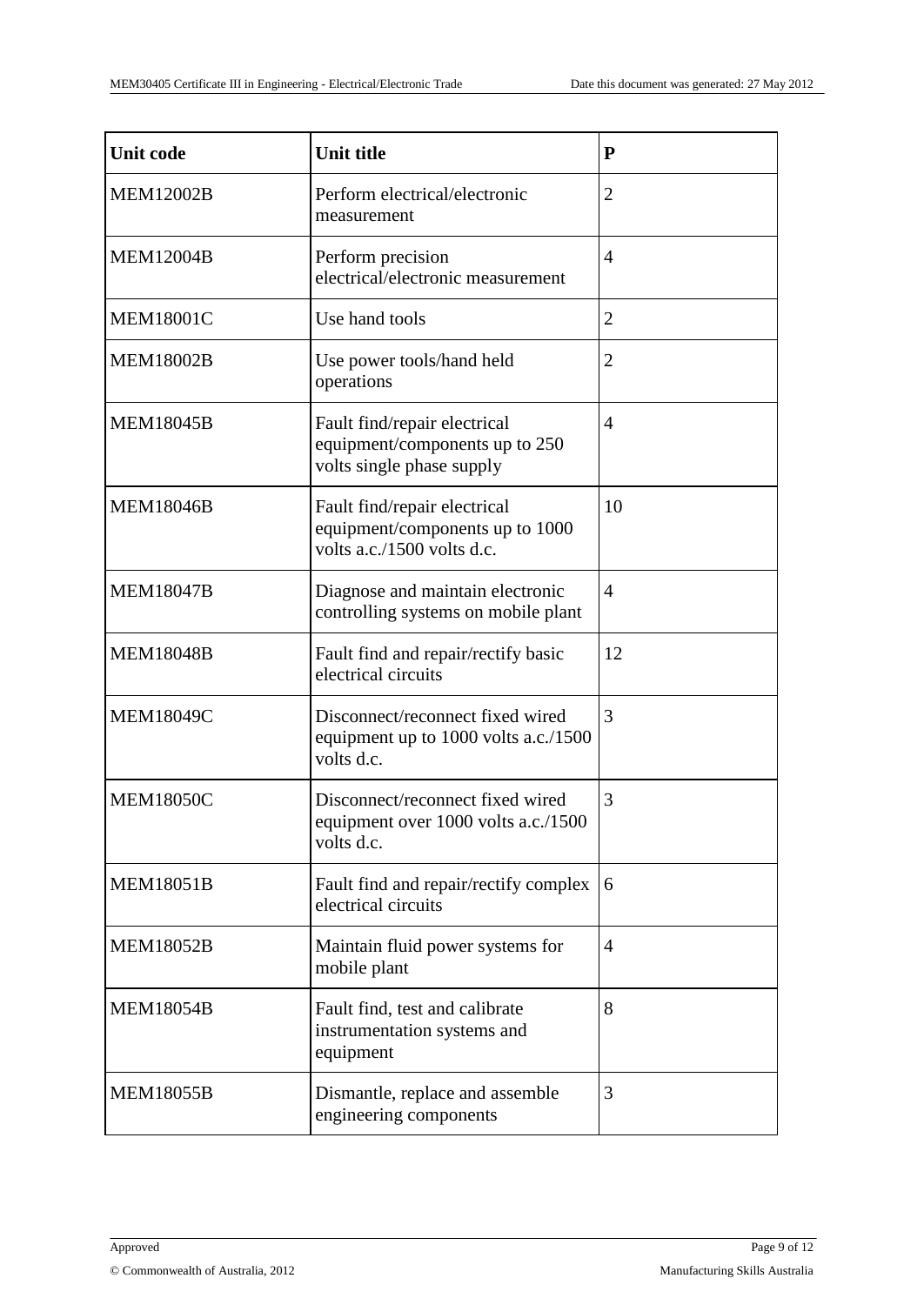| <b>Unit code</b> | <b>Unit title</b>                                                                                      | P              |
|------------------|--------------------------------------------------------------------------------------------------------|----------------|
| <b>MEM18056B</b> | Diagnose and repair analog<br>equipment and components                                                 | 10             |
| <b>MEM18057B</b> | Maintain/service analog/digital<br>electronic equipment                                                | 6              |
| <b>MEM18058C</b> | Modify electronic equipment                                                                            | $\overline{4}$ |
| <b>MEM18060B</b> | Maintain, repair control<br>instrumentation - single and multiple<br>loop control systems              | 8              |
| <b>MEM18062B</b> | Install, maintain and calibrate<br>instrumentation sensors, transmitters<br>and final control elements | 8              |
| <b>MEM18063B</b> | Terminate signal and data cables                                                                       | $\overline{4}$ |
| <b>MEM18064B</b> | Maintain instrumentation system<br>components                                                          | 6              |
| <b>MEM18065B</b> | Diagnose and repair digital<br>equipment and components                                                | 10             |
| <b>MEM18098A</b> | Prepare to perform work associated<br>with fuel system installation and<br>servicing*                  | $\overline{2}$ |

#### **Group B** - **Trade Specialisation units**

Select units from the Certificate III Trade Specialisation units listed in Volume 1 of MEM05 to bring the total value of units to at least 73 points, including any prerequisites

**Note**: The following units of competency are required to meet the National Uniform Electrical Licensing '66 essential capabilities' for an electrician's license.

| Unit code        | <b>Unit title</b>                                                                |     |
|------------------|----------------------------------------------------------------------------------|-----|
| <b>MEM12023A</b> | Perform engineering measurements                                                 | n/a |
| <b>MEM12024A</b> | Perform computations                                                             | n/a |
| <b>MEM13014A</b> | Apply principles of occupational<br>health and safety in the work<br>environment | n/a |
| <b>MEM14004A</b> | Plan to undertake a routine task                                                 | n/a |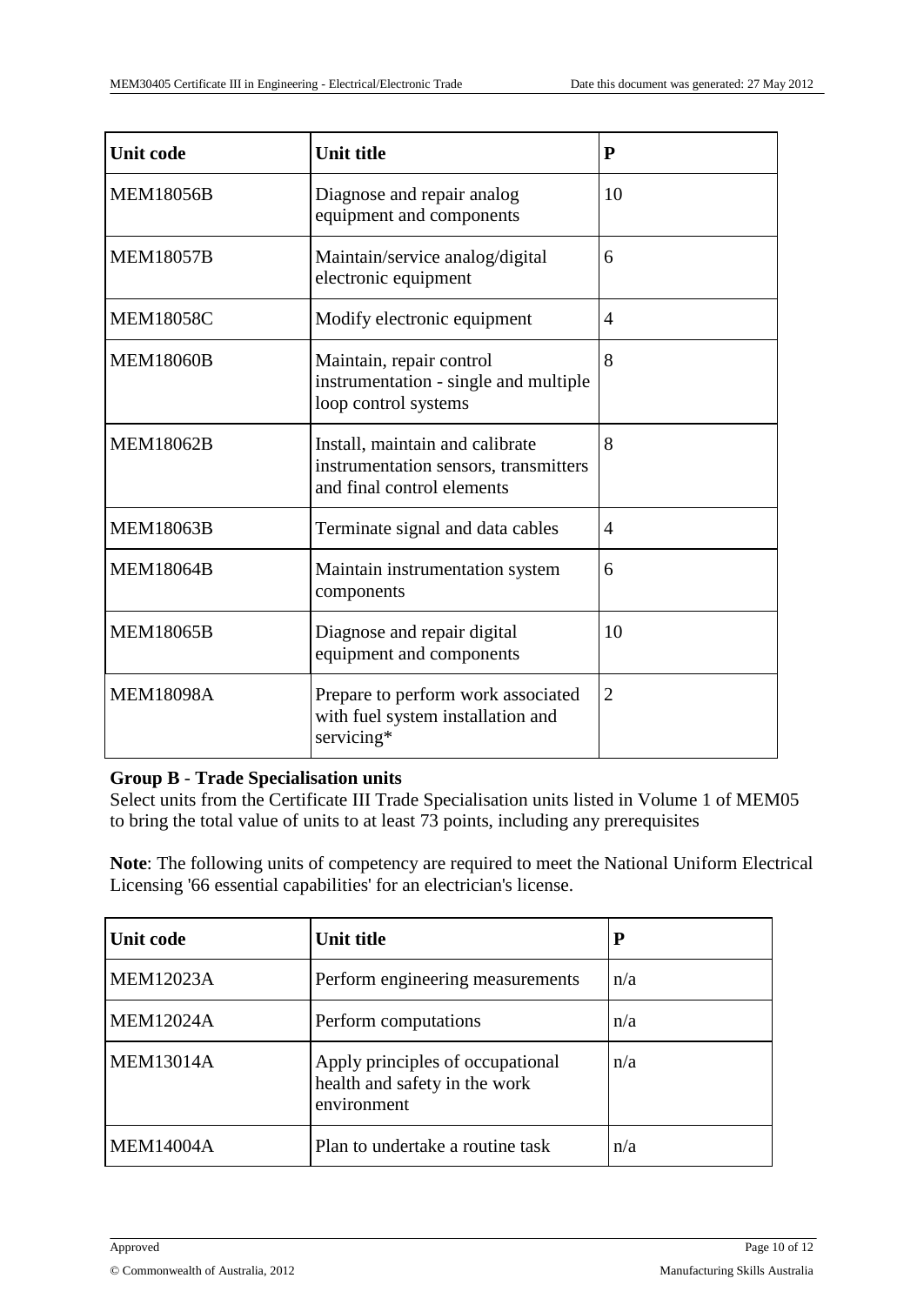| <b>Unit code</b> | <b>Unit title</b>                                                                               | P              |
|------------------|-------------------------------------------------------------------------------------------------|----------------|
| <b>MEM14005A</b> | Plan a complete activity                                                                        | n/a            |
| <b>MEM15002A</b> | Apply quality systems                                                                           | n/a            |
| <b>MEM15024A</b> | Apply quality procedures                                                                        | n/a            |
| <b>MEM16006A</b> | Organise and communicate<br>information                                                         | n/a            |
| <b>MEM16007A</b> | Work with others in a manufacturing,<br>engineering or related environment                      | n/a            |
| <b>MEM16008A</b> | Interact with computing technology                                                              | n/a            |
| <b>MEM17003A</b> | Assist in the provision of on the job<br>training                                               | n/a            |
| <b>MEM09002B</b> | Interpret technical drawing                                                                     | $\overline{4}$ |
| <b>MEM10002B</b> | Terminate and connect electrical<br>wiring                                                      | 3              |
| <b>MEM10003B</b> | Install and test electrical wiring and<br>circuits up to 1000 volts a.c. and 1500<br>volts d.c. | 12             |
| <b>MEM10004B</b> | Enter and change programmable<br>controller operational parameters                              | $\overline{2}$ |
| <b>MEM10011B</b> | Terminate and connect specialist<br>cables                                                      | 3              |
| <b>MEM12002B</b> | Perform electrical/electronic<br>measurement                                                    | $\overline{2}$ |
| <b>MEM12004B</b> | Perform precision electrical/electronic<br>measurement                                          | $\overline{4}$ |
| <b>MEM18001C</b> | Use hand tools                                                                                  | $\overline{2}$ |
| <b>MEM18002B</b> | Use power tools/hand held operations                                                            | 2              |
| <b>MEM18046B</b> | Fault find/repair electrical<br>equipment/components up to 1000<br>volts a.c./1500 volts d.c.   | 10             |
| <b>MEM18048B</b> | Fault find and repair/rectify basic                                                             | 12             |